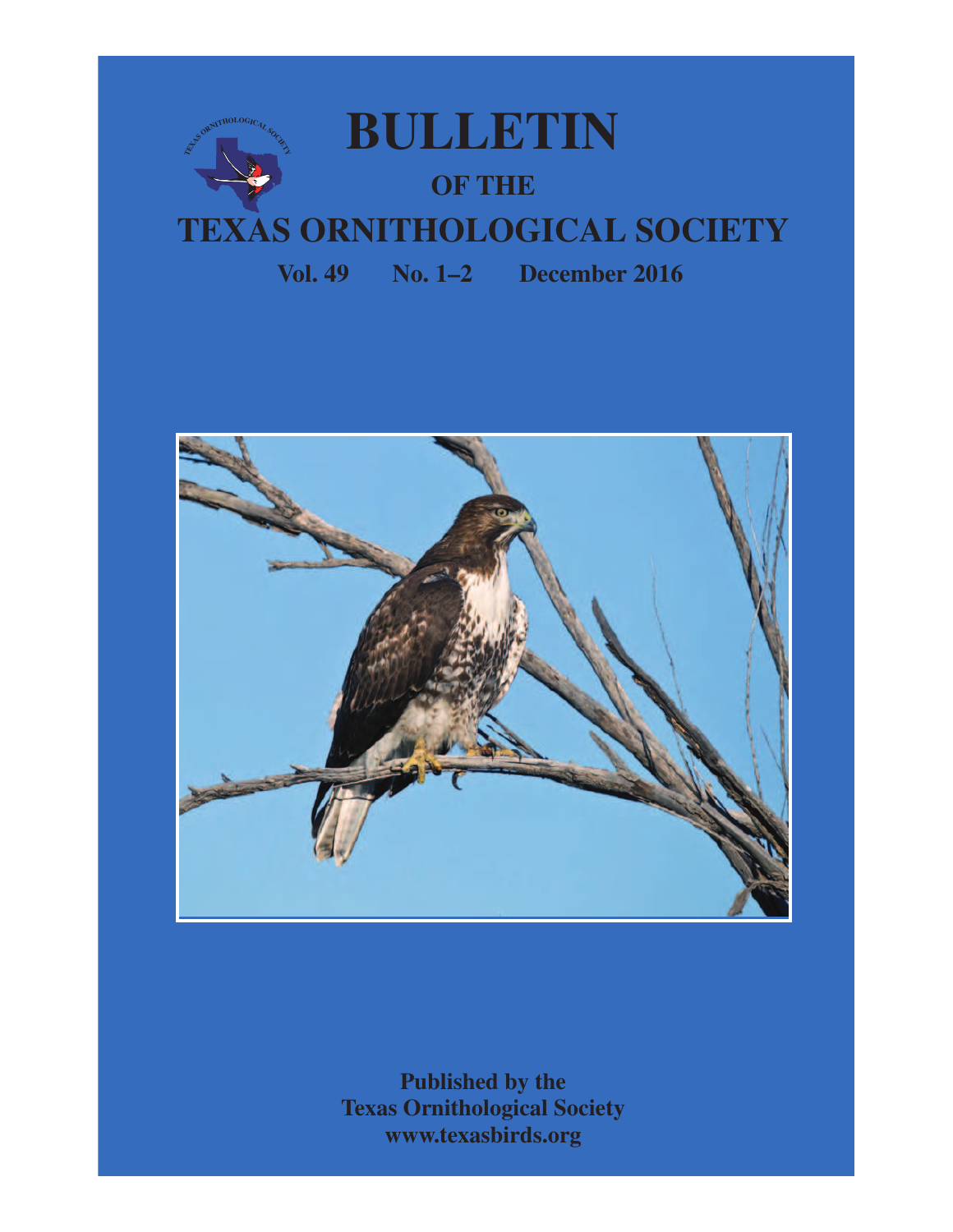# **ECOLOGY, BEHAVIOR, AND REPRODUCTION OF INVASIVE EGYPTIAN GEESE (***ALOPOCHEN AEGYPTIACA***) IN TEXAS**

Corey T. Callaghan<sup>1,3</sup> and Daniel M. Brooks<sup>2</sup>

# *<sup>1</sup>Environmental Science Program, Florida Atlantic University, 777 Glades Road, Boca Raton, FL 33431, USA. <sup>2</sup>Houston Museum of Natural Science, Department of Vertebrate Zoology, 5555 Hermann Park Drive, Houston, TX 77030-1799, USA*

ABSTRACT.—Information on many aspects of Egyptian Goose (*Alopochen aegyptiaca*) life history in Texas and North America is lacking. We utilized a citizen science invasive bird project in order to collect biological data on Egyptian Geese throughout Texas. Lake/Pond was the most commonly recorded habitat (69.9%) followed by golf courses (15.6%), and rivers (9.2%), and geese were on land more often than in water. Resting (27.3%) and foraging (26.0%) were the most commonly recorded behaviors and aspects of thermoregulation are provided. The diet includes grass, aquatic vegetation, and a variety of items offered by humans. They commonly occur (24%) with other waterfowl species with few cases of agonistic behavior, and one case of hybridization with a domestic duck is documented. Mean flock size was 5.1 (range: 1-53). The geese are permanent residents, with short-distance movements common throughout the year. Breeding occurs from January to July, peaking March to May. Nesting was recorded on the ground  $(n = 3)$  and in trees  $(n = 2)$ , and number of goslings ranged 2–11. Information is also provided for reproductive chronology and life cycle. Ultimately, the Texas geese appear to be generalist in nature, as they are throughout their native and nonnative ranges. The potential threats this species poses throughout its introduced range warrants further investigation.

Nonnative introduced species are generally considered to have potential negative effects on the environment (Simberloff 2000, 2003, Pyšek et al. 2012, Ricciardi et al. 2013, Blackburn et al. 2014), making nonnative species a critical component of the conservation of biodiversity worldwide. In addition to potential ecological impacts, economic (Pimentel et al. 2005, Charles and Dukes 2007, Holmes et al. 2009) and societal (Bomford 2003, Banks et al. 2008) impacts deserve attention. In avian ecology, a growing number of studies are providing anecdotal or correlative evidence of threats from introduced species to native species (Baker et al. 2014). At a minimum, proper management of nonnative introduced species relies on a basic understanding of the role they play in the novel ecosystem.

The Egyptian Goose (*Alopochen aegyptiaca*; hereafter 'EGGO') is native to Africa, particularly sub-Saharan Africa (Brown et al. 1982, Maclean 1988, Davies 2005) with a native population greater than 500,000 individuals (Banks et al. 2008). In addition to its native populations, EGGO have successfully established populations in Europe (Sutherland and Alport 1991, Delaney 1993, Lensink 1999, Rehfisch et al. 2010, Gyiemsi and Lensink 2012) and are considered one of the most rapidly spreading invasive species in Europe (Gyimesi and Lensink 2012). In North America, EGGO occur regularly in Florida, Texas, and California, among other regions (Pranty and Garrett 2011, Pranty and Ponzo 2014, eBird 2016). Information on EGGO in North America is limited to status and distribution

<sup>1</sup>Email: ccallaghan2013@fau.edu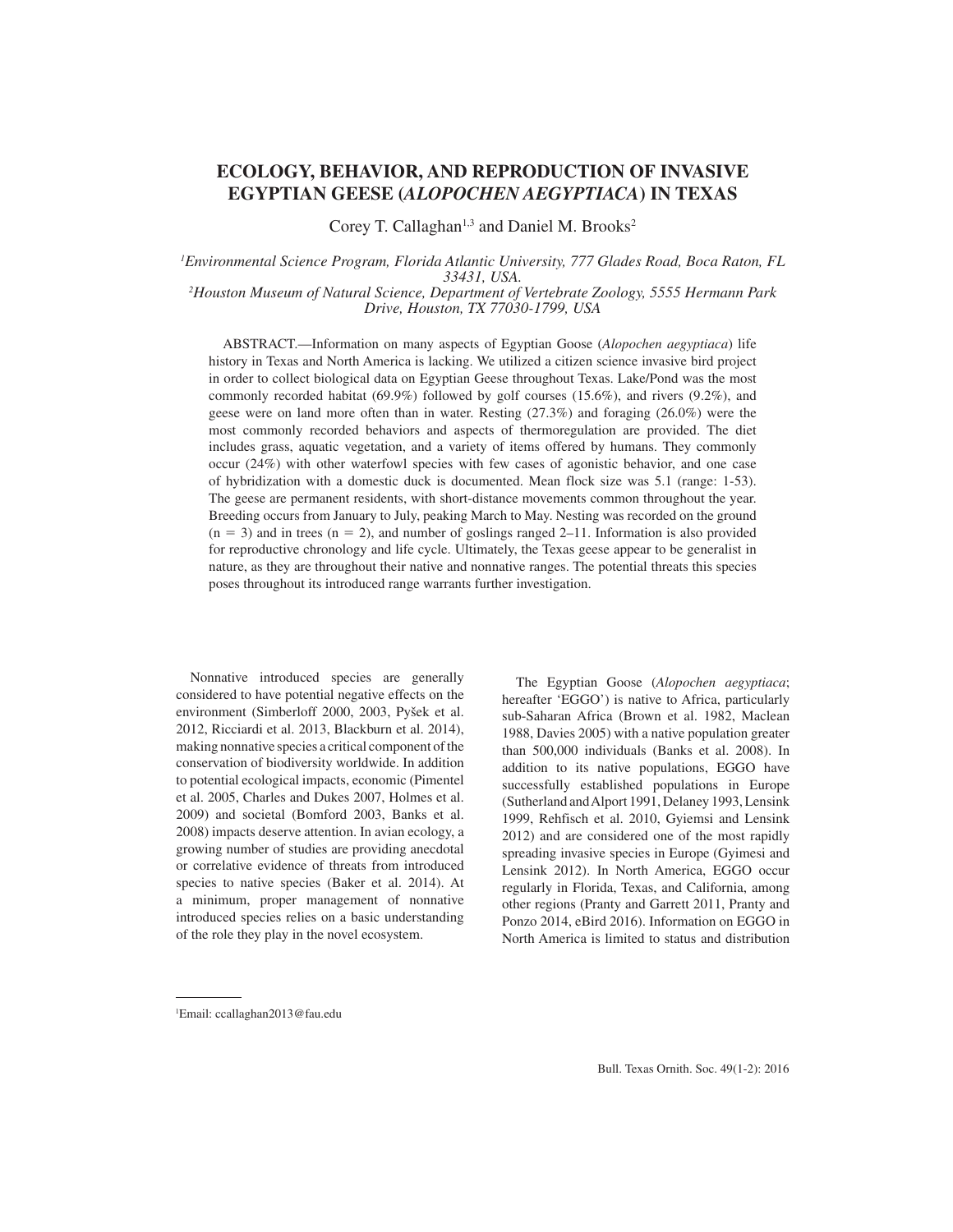of populations in Arkansas (Smith and James 2012, Chesbro 2015) and Florida (Pranty and Ponzo 2014), as well as a first documented nesting event in Florida (Braun 2004).

In their native range, EGGO are considered a nuisance by the public (Stephen 1985, Little and Sutton 2013) due to their prevalence on golf courses. Additionally, in their native and nonnative ranges, concerns of eutrophication through excess defecation are often reported (Stephen 1985, Little and Sutton 2013, Gyimensi and Lensink 2010, Rehfisch et al. 2010). Further, the invasive populations in Europe pose ecological and economic threats which include aggression towards native species, hybridization, eutrophication, agricultural damage, and aircraft strikes (Rehfisch et al. 2010, Gyimesi and Lensink 2010). The potential threats that the EGGO pose in Texas and North America make this species an excellent candidate for further study.

In this study we use the Texas Invasive Bird Project (TIBP), a citizen-science study targeting six invasive species in Texas (Brooks 2013), to document life history aspects surrounding the EGGO in Texas. We summarize results of the citizen-science study with particular emphasis on aspects of ecology, behavior, and reproduction of the EGGO in Texas. We also compare this information with other EGGO populations and assess any potential threats the EGGO may pose to Texas's native wildlife. This is the first study to provide information on ecology and reproduction of the EGGO in North America.

#### METHODS

For full details on the Texas Invasive Bird Project methodology see Brooks (2013). In brief, data were collected from a questionnaire that was designed to collect pertinent information on nonnative avian species in Texas. The questionnaire contained non-competitive questions that would elicit honest answers from competitive bird watchers. The questionnaire, available at: www.hmns.org/ InvasiveBirds.doc, was distributed to birders via internet list-servs, birdwatching festivals, birdwatching clubs, and word-of-mouth.

Returned questionnaires ranged from mostly blank with many unanswered questions to fully complete with detailed information. Insufficiently completed questionnaires were not included in analyses. Photographs were often sent in with questionnaires. In order to ensure accuracy of the results, the citizen science data were proofed through checking photographs and ground truthing. The data were tabularized to conduct analyses, and results represent data that were submitted from June 2008–March 2016.

The citizen science data were supplemented through detailed observation of a bonded adult pair of EGGO that produced and fledged two goslings in early 2015. Beginning in November 2010, DMB performed weekly aquatic bird counts and monitoring at McGovern Lake in Hermann Park (Houston, Harris Co., Tx). The EGGO were observed opportunistically for a little over two years (13 January 2014 - 10 February 2016). The lake is nestled within an urban park and contains two well–planted islands, a smaller west island where the EGGO nested, and a larger east island.

# RESULTS

# *Habitat*

The most commonly recorded habitat of the EGGO was a lake and/or pond setting (69.9%; Fig. 1), followed by golf courses (15.6%), and rivers (9.2%). Most situations involved an urban component such as subdivision parks or water retention ponds. EGGO were most often recorded on land (57.6%) as opposed to water (37.7%), although in many cases the EGGO were initially observed on land but went into water as the observer approached closer (Fig. 2).

# *Thermal Regulation*

The EGGO were capable of withstanding a wide range of temperatures (4.5 C°-35 C°). On 12 February an EGGO in Lufkin thermo-regulated by standing on one leg on the bank of a pond with scattered snow on the ground. An EGGO from McGovern Lake (25 December) was observed roosting at dawn on the corner of a dock 1.5 m above water following a 4.5 Cº night.

# *Behavior*

The most frequently recorded behaviors of the EGGO (Fig. 3) were resting (27.3%), foraging  $(26.0\%)$ , vocalizing  $(12.6\%)$ , and swimming  $(10.0\%).$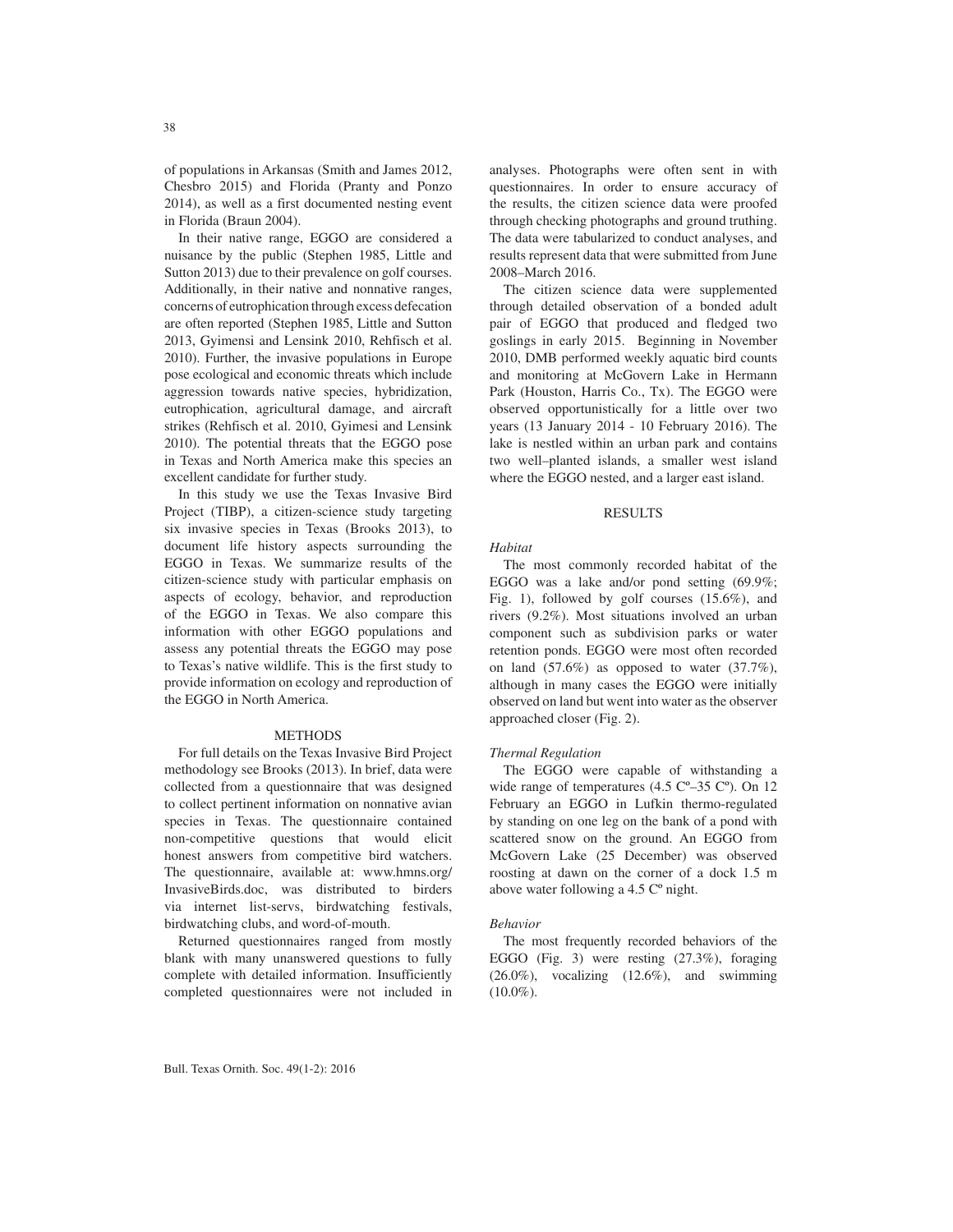

Figure 1. The percentage of habitats used by EGGO in Texas. Lake and pond were combined as the distinction was relative.



Figure 2. The percentage of EGGO in Texas using land, water, or no indication given.

Bull. Texas Ornith. Soc. 49(1-2): 2016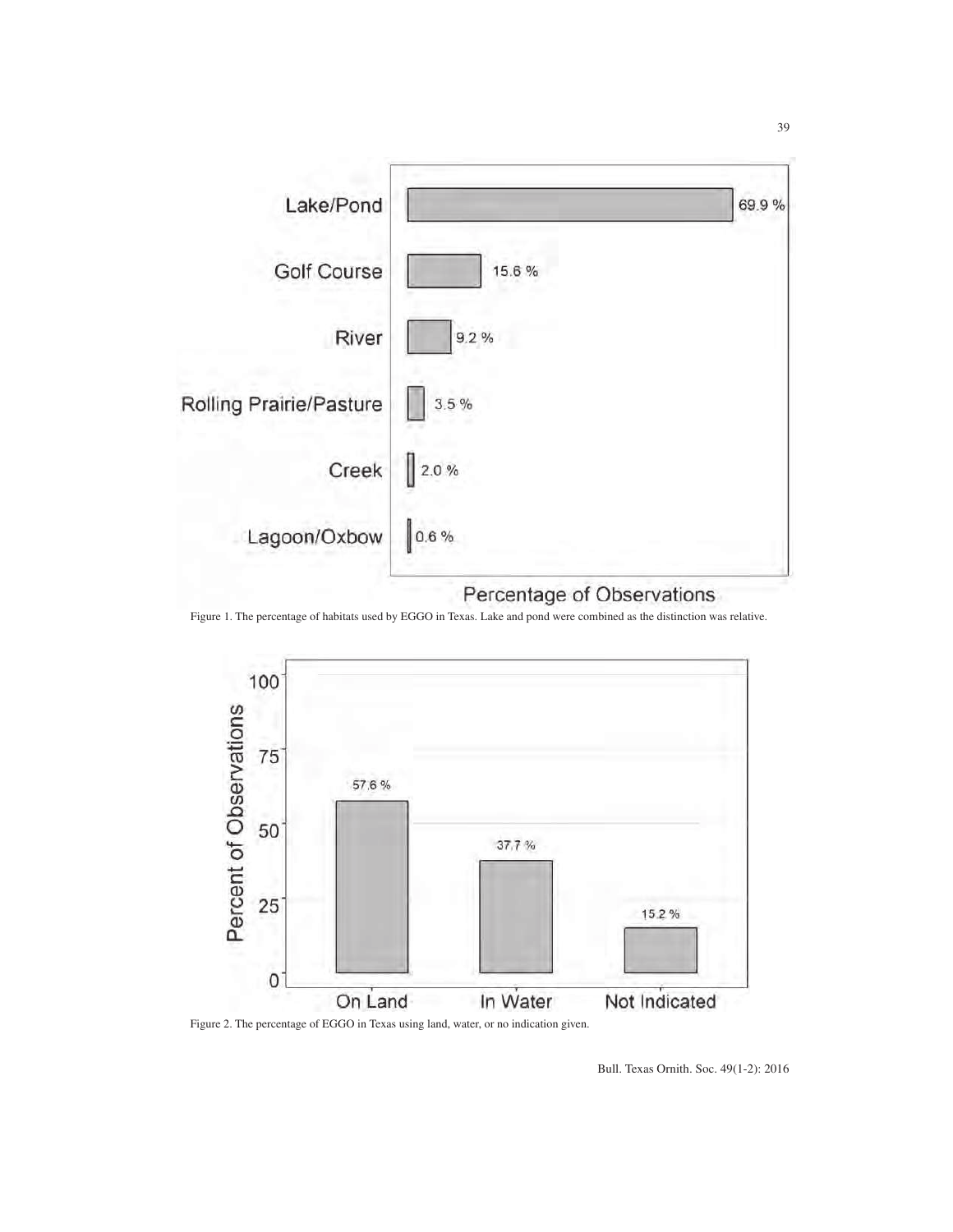

Percentage of Observations

Figure 3. The most common behaviors of Egyptian Geese in Texas.

Although information on EGGO diet was rarely recorded, they utilized some type of supplemental feeding in 12% of the reports. This included: bread  $(n = 4)$ , corn  $(n = 4)$ , bird seed  $(n = 3)$ , hen scratch  $(n = 2)$ , acorns  $(n = 1)$ , and dry cat food  $(n = 1)$ 1). They were also recorded eating grass  $(n = 3)$ , aquatic vegetation ( $n = 1$ ), and an Almond Verbena (*Verbena virgate*) tree's spent seeds  $(n = 1)$ .

EGGO were highly capable of adroit maneuverability in flight. For example, on one occasion the McGovern Lake pair parted in flight as one flew over and one under a bridge with 2 m clearance without colliding (DMB personal observation).

### *Interspecific interactions*

EGGO were recorded with other waterfowl species 24% of the time. Commonly recorded waterfowl in association of the EGGO include: Black-bellied Whistling Duck (*Dendrocygna autumnalis*;  $n =$ 11), various domestic waterfowl species  $(n = 11)$ , Muscovy Duck (*Cairina moschata domesticus*; n = 10), Mallard (*Anas platyrhynchos*;  $n = 8$ ), and Ringnecked Duck ( $Aythya$  *collaris*;  $n = 4$ ). Interspecific aggression was only observed on four occasions, to (n 5 1 each) a Canada Goose (*Branta canadensis*), a squirrel (*Sciurus* sp.), a house cat (*Felis catus*), and a domestic duck (*A. p. domesticus*).

There was one instance of documented hybridization of an EGGO with a domestic White Pekin duck. Offspring successfully hatched and both parents aggressively protected the young. In another instance, the bonded male EGGO at McGovern Lake forced copulation with a feral female Muscovy Duck, vehemently dunking her head underwater.

# *Flock Dynamics*

The overall mean flock size was  $5.1$  (mode = 2, range  $= 1-53$ , standard deviation  $= 7.8$ ). The highest observed flock sizes occurred in May, June, and September, while the lowest occurred in April and August (Fig. 4). Although the most frequently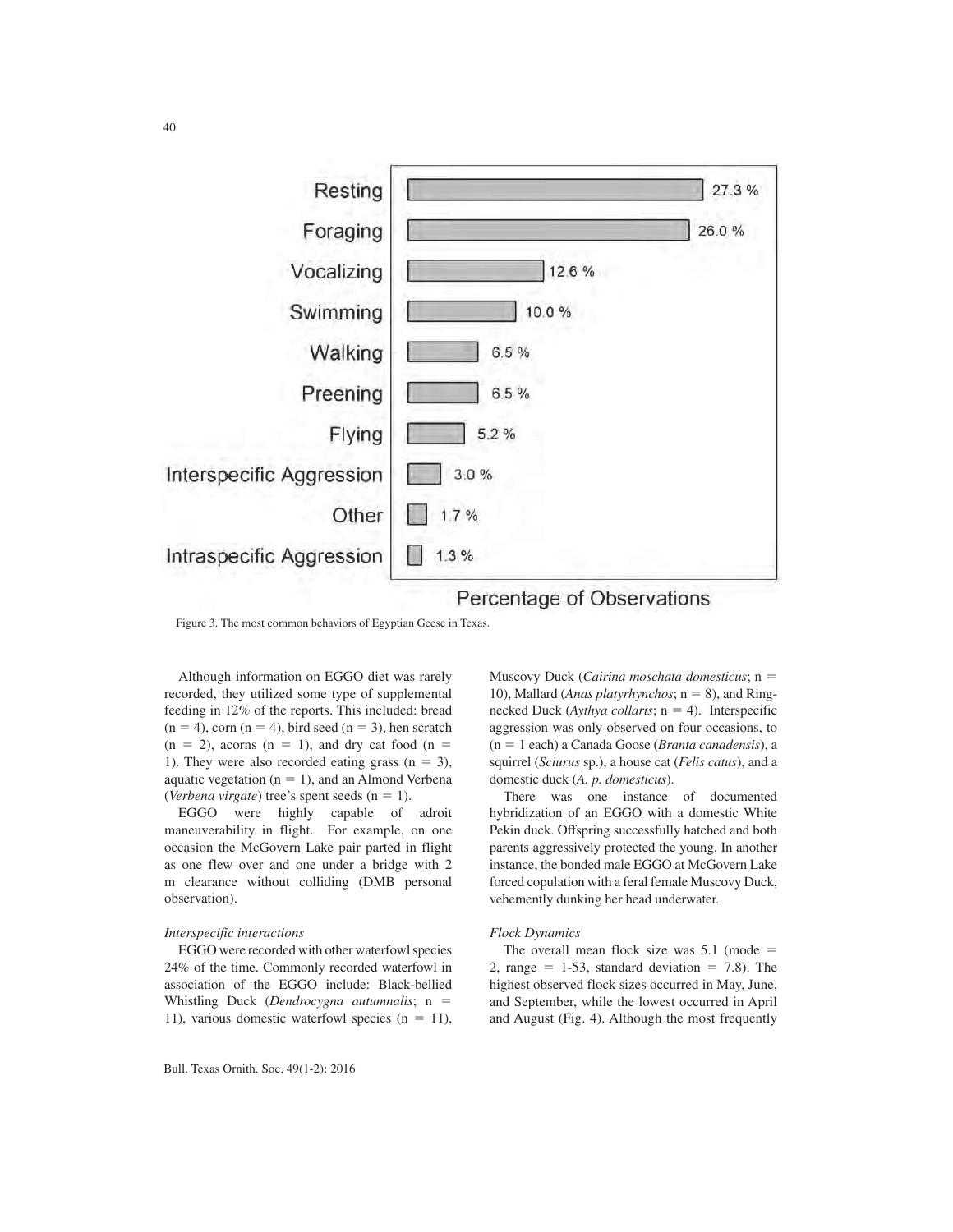recorded group size was 2, followed by solo EGGO (Fig. 5), large flocks (up to 53) were observed. There appears to be no temporal correlation of large flocks, as flocks of 10-19 were observed in March, June, September, and November; flocks of 20-49 were observed in January, June, and December; and flocks > 50 were observed in May and September.

# *Seasonality and movements*

EGGO are non-migratory, permanent residents in Texas as they were observed throughout the calendar year (Fig. 4). Short-distant movements are typical however, as EGGO were encountered at McGovern Lake during only  $45\%$  (N = 108) of the surveys. For example, the adult pair was observed at a large concrete reflection pond ~250 m northeast of McGovern Lake on 24 August 2014, and the pair with their two grown offspring were observed at the zoo duck pond ~375 m south of the lake on 5 July 2015. The longest continuous duration the EGGO occupied McGovern Lake was during breeding (n  $= 18$  continuous weeks).

#### *Reproduction*

In Texas, EGGO breed from January–July as goslings (2-11/brood) were recorded during these months, peaking March–May. Nesting was recorded on the ground  $(n = 3)$  and in trees  $(n = 2)$ . One detailed nesting was given by an observer which documented an EGGO nest in a large Sycamore tree (*Plantanus occidentalis*) with a natural hollow at the junction of two main branches about 10 m above the ground. Both parents attended the nest, individually and simultaneously. Goslings jumped from the nest in mid-late March. A second detailed nesting event involved a parent attending a clutch of 16 eggs while being followed by a brood of 6. A third nesting event listed a man-made island in a golf course pond as the nesting location.

A brief chronology was recorded for the McGovern Lake birds. The pair appeared on 30 October 2014 after an absence of 4.5 months. Beginning 17 December 2014 only the male was seen on the south bank of the west island, serving as a sentinel, as the female incubated the clutch towards the interior of the island hidden by vegetation. The pair was first encountered with two goslings on 28 January 2015. The goslings grew quickly, attaining 50% adult size after the first month and nearly full grown at two months. The goslings dispersed from the natal site with their parents at a little more than two months of age on 1 April 2015. All four birds



Bull. Texas Ornith. Soc. 49(1-2): 2016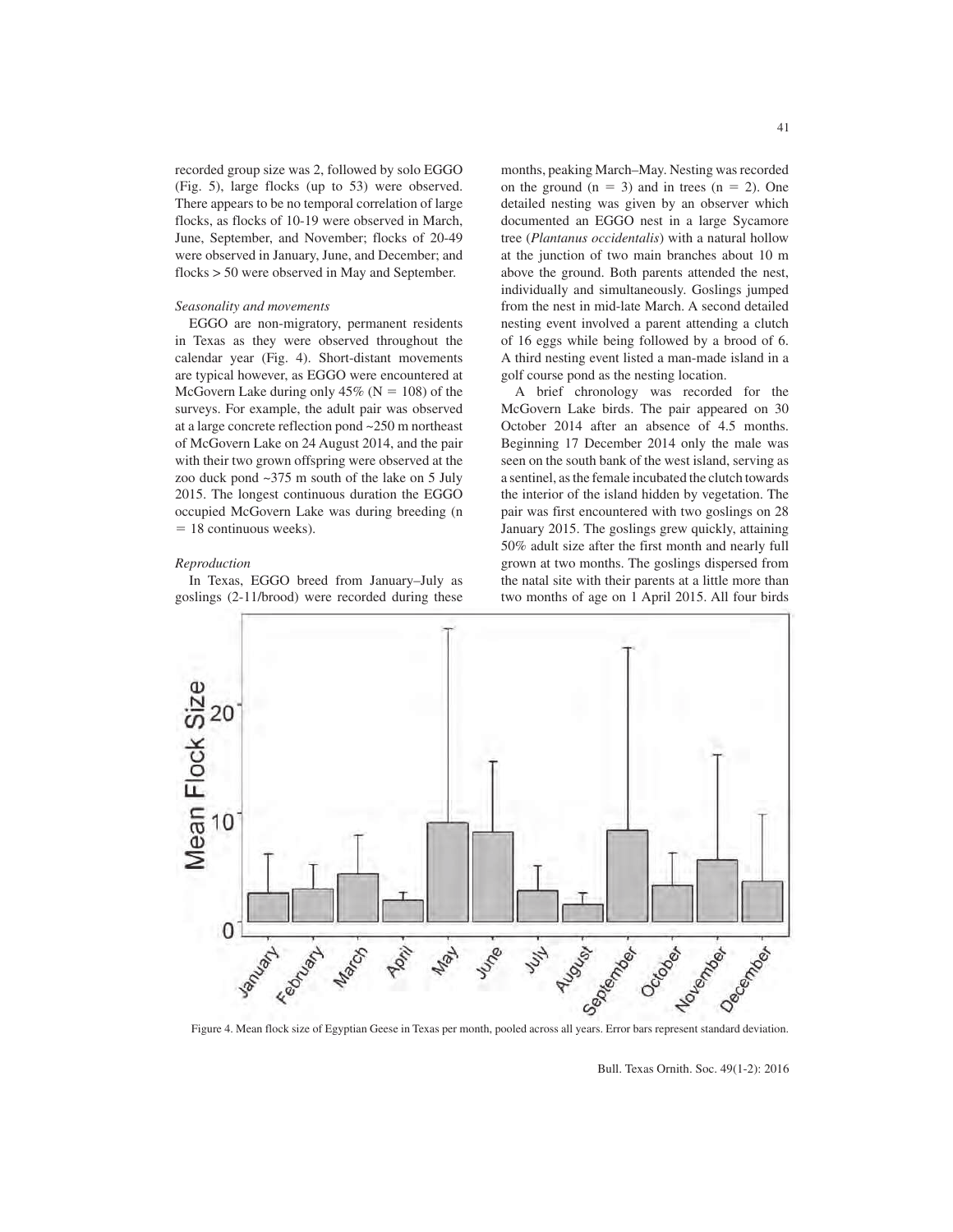

Figure 5. Frequency of flock size for Egyptian Goose in Texas.

returned once, after a three month absence, on 2 July 2015 and three days later were seen nearby on the zoo duck lake. Although the parents returned for the rest of summer and fall on 30 July 2015, the goslings were not seen again.

#### *Predation and Mortality*

There were two records of EGGO mortality by a vehicle. Another record of an unidentified species of hawk attacking goslings, which the parents defended. A photograph documented an adult EGGO predated by a Red-tailed Hawk (*Buteo jamaicensis*) as the EGGO's mate (still alive) was in the background. Raptors were present at the Herman Park site on three occasions but each time did not appear to cause distress to a single EGGO roosting alone on the corner of a dock after a chilly (4-8 Cº) evening. On two of these occasions Redtailed Hawks were seen perching in the tree tops nearby, ~20 m from the EGGO on 31 December 2014, and ~35 m away on 8 January 2015.

#### DISCUSSION

EGGO in Texas spend the majority of their time resting and foraging primarily near lakes/ ponds, able to persist in temperatures ranging 4.5-35 Cº. While most groups are comprised of only one or two birds, mean flock size is 5.1, but may occur in flocks exceeding 50 birds. They are permanent residents, breeding from January through July with a peak from March to May, and short local movements possible throughout the year. Currently, ecological impacts appear to be minimal, as they are amicably syntopic with a variety of other waterfowl, with agonistic behavior recorded on only four occasions to other vertebrates  $(n = 2$  each for waterfowl and mammals), and hybridization was only documented in a single instance and reported in another.

# *Comparisons with Egyptian Geese in their Native Range*

Throughout their native range EGGO are generalists in many aspects of their life history.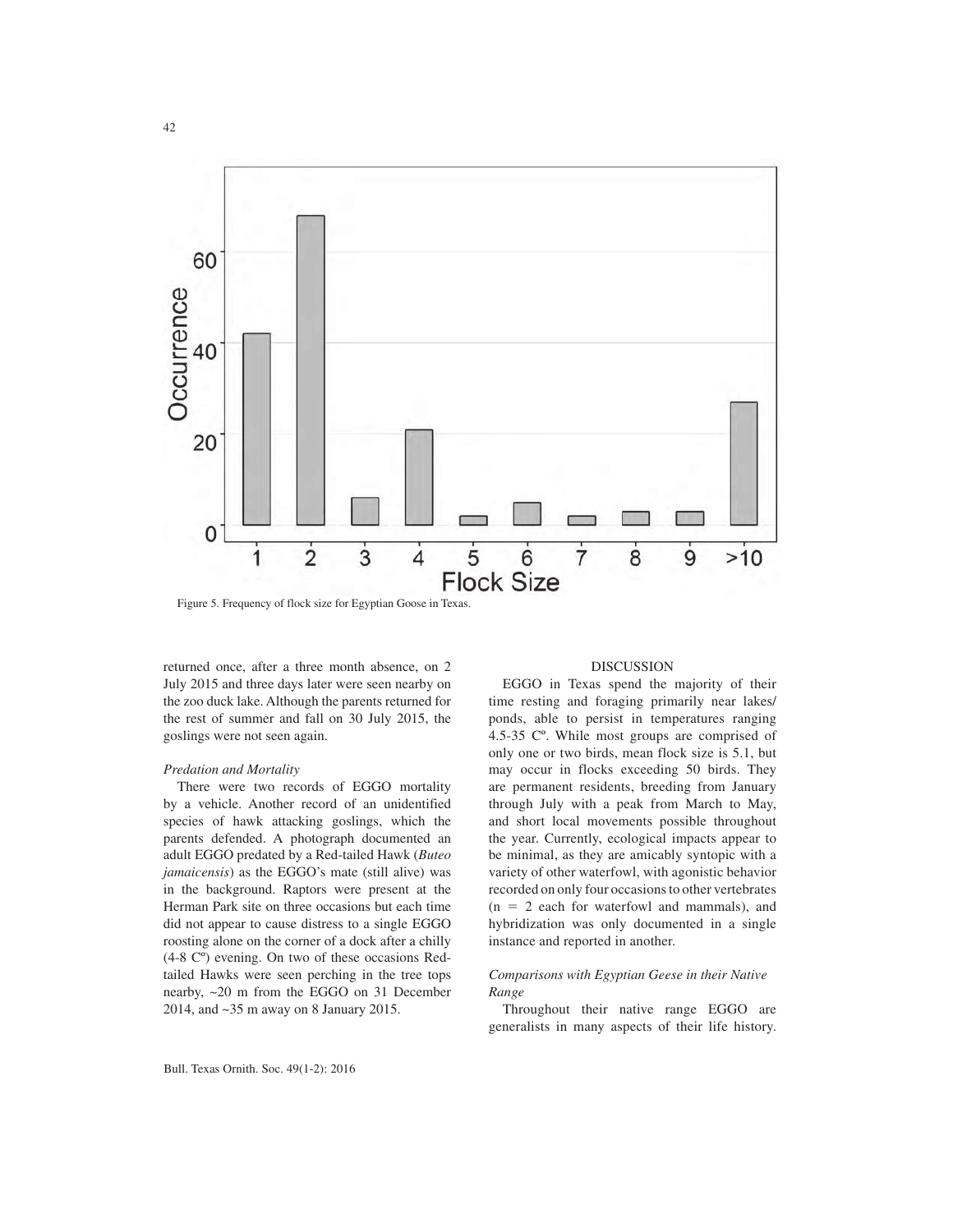Habitat requirements are minimal as a water body is the main requisite. Rivers, lakes, ponds, marshes, reservoirs, estuaries, and pans are all utilized in their native range (Maclean 1993, Harrison et al. 1997). Diet consists of grain, crop seedlings, shoots, leaves, aquatic plants, seeds, grasses, and even insects (Brown et al. 1982, Maclean 1988, 1993). Breeding year round (Davies 2005), they are catholic in their nesting sites as they use tree cavities, cliffs, ledges, vegetation, caves, and buildings (Brown et al. 1982, Maclean 1993, Davies 2005). Predation is rarely reported, but is restricted mainly to large species of eagles (Lensink 1998), as an African Fish-Eagle (*Haliaeetus vocifer*) has been recorded pursuing an EGGO (DMB, unpublished data).

The generalist life history reported in Africa closely matches the results of this study. Habitats ranged from small subdivision ponds to large expansive lakes but generally required some water feature. Diet included grass, aquatic vegetation, Almond Verbena seeds, and a wide range of human offerings. Although nesting was rarely reported, nests were found both on the ground and in trees. EGGO are commonly found coinciding with humans and human development given that 12% of reports mentioned some form of supplemental feeding by humans. Furthermore, EGGO were commonly recorded perching on buildings, railings, docks, and other man-made structures. Lastly, while predation by Red-tailed Hawk was documented, this may be uncommon because on two different occasions a single EGGO did not seem distressed from the presence of a Red-tailed Hawk.

Throughout their native range, most potential negative effects from EGGO are of an economic nature. EGGO are considered a 'serious pest' (Mangnall and Crowe 2002) as their preference for cereal crops causes conflict with farmers (Maclean 1988, Mangnall and Crowe 2001, van Niekerk 2010). Further, they are considered a nuisance on many golf courses throughout South Africa (Mackay et al. 2014). Although these impacts went undocumented in our study, we highlight the potential of such conflicts given further population increase.

# *Comparisons with Egyptian Geese in their Invasive Range*

The EGGO has successfully established populations throughout Europe (cf., Kampe-Persson 2010). Compared to the sparsely studied North American populations (Braun 2004, Smith and James 2012, Pranty and Ponzo 2014), European populations have been well studied and documented (cf., Gyimesi and Lensink 2012). The most studied EGGO population in Europe is from the Netherlands (Lensink 1996, 2002, Gyimesi and Lensink 2010, 2012). From 1967 (the first year breeding was reported) to 1999 the mean annual growth rate was 28.2% (Lensink 1996, 2002, Gyimesi and Lensink 2012). Gyimesi and Lensink (2012) most recently estimated the breeding population of EGGO in the Netherlands at 10,000 pairs, and total population at 45,000 individuals.

Sutherland and Allport (1991) report general characteristics of the species' biology in Britain, part of its introduced range. They found EGGO had poor breeding success with an average of 1.06 young per pair. Their main habitats included parkland and rivers but in general were adjacent to water during molting. Flock size was greatest during molting where flocks of up to 50 birds were often seen. They fed on permanent grassland as well as stubble, crops, and pasture, and prefer breeding sites with short grass and open water nearby. Like in Africa, they are considered a cereal crop pest and therefore are in direct conflict with farmers in certain regions of Europe (Gyimesi and Lensink 2010).

Biology of the EGGO in Britain closely matches that reported in this study. Parkland habitat which generally included 'ornamental lakes' (Sutherland and Allport 1991) in Britain, is similar to parkland (i.e., golf courses, residential and suburban parks) commonly used by EGGO in Texas. Although our study documented few food items, they appear to be generalist in Texas which is similar to British populations, where they demonstrate an ability to switch from grasslands to pastures, stubble, and crops (Sutherland and Allport 1991). Flock dynamics are also similar in Texas and Britain, as the maximum flock size in our study was 53, and flock sizes of up to 50 are often seen in Britain (Sutherland and Allport 1991).

# *Are Invasive Egyptian Geese a Threat to the Environment in Texas?*

Many potential and realized ecological, economic, and societal concerns garner attention with the feral population of EGGO in Europe (Gyimesi and Lensink 2010). These include eutrophication caused by defecation of large flocks of EGGO, defecation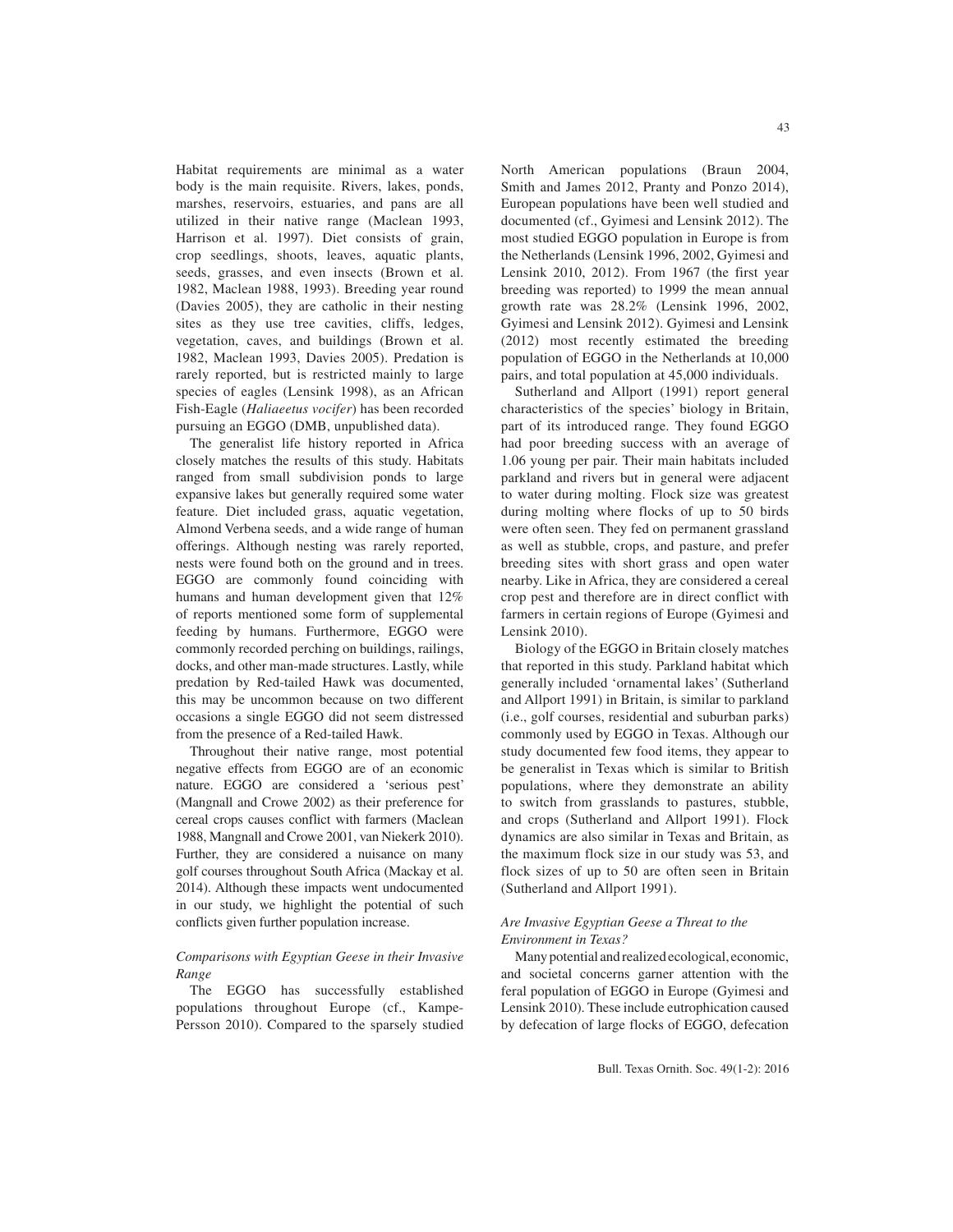in public areas, fierce aggression during breeding season, and hybridization with other native species (Gyimesi and Lensink 2010, 2012).

Flock size of EGGO is a major cause for concern as flocks can consist of hundreds to thousands of birds (Gyimesi and Lensink 2010), which can lead to large defecation inputs in the environment. The highest reported observation count was 53 in our study, but this could increase given further population growth.

Curtis et al. (2007) documented a negative effect on Black Sparrowhawk (*Accipiter melanoleucus*) nest success due to EGGO. Although we did not document any negative effects on native species from EGGO, interspecific aggression occurred on only four occasions, and only two of these involved waterfowl. EGGO are known to be aggressive and territorial (Johnsguard 1978) and regarded by Beazley (1964) as the most vicious of all waterfowl when nesting. The lack of aggression observed is likely due to lack of nests found. It is also possible that there is no strain on the EGGO due to abundant resources, thereby diminishing aggression.

Hybridization of EGGO has been documented with other introduced goose and duck species (Lensink 1996, Harrop 1998, Banks et al. 2008). We received one detailed report of an EGGO hybridizing with a domestic duck. We also directly observed a male EGGO forcefully copulating with a female domestic Muscovy Duck. This was around the same time that nesting commenced. Whether this behavior was promiscuity, territoriality, or a combination of the two is unknown. Given that 24% of the time geese were reported with other waterfowl species, we acknowledge the possibility of further hybridization.

#### **CONCLUSION**

We provide a general overview of the EGGO's natural history in Texas. Given their generalist nature and abundance of habitat, nesting, and diet choices, we find it possible that the population in Texas will continue to increase and subsequently thrive. More importantly, we feel the above, combined with the ecological and economic threats the species poses throughout its natural and invaded range warrants further study. We contribute initial information on aspects of ecology, reproduction, and behavior for nonnative EGGO on which it is our fervent hopes future studies will build. Although we do not explicitly document any negative ecological or economic impacts at this time, the potential for such impacts is a cause for concern in Texas and North America.

#### ACKNOWLEDGMENTS

This study would not have been possible without the many individuals who provided data reports used in this study—to them we remain indebted. DMB would like to especially thank Katie Conlan for companionship in the field and help collecting data on the McGovern Lake geese. We thank Katie Conlan and Diane Harshbarger for comments that improved this manuscript.

### LITERATURE CITED

- BAKER, J., K. J. HARVEY, AND K. FRENCH. 2014. Threats from introduced birds to native birds. Emu 114: 1-12. Banks, A. N., L. J. Wright, I. M. D. Maclean, C. Hann,
- and M. M. Rehfisch. 2008. Review of the status of introduced non-native waterbird species in the area of the African-Eurasian Waterbird Agreement: 2007 update. British Trust for Ornithology, Norfolk, United Kingdom.
- Beazley, M. 1964. The worlds atlas of birds. Mitchell Beazley Publishers Limited, Hong Kong.
- Blackburn, T. M., F. Essl, T. Evans, P. E. Hulme, J.
- M. Jeschke, I. Kühn, S. Kumschick, Z. Marková, A.
- Mrugała, W. Nentwig, J. Pergl, P. Pyšek, W. Rabitsch,
- A. Ricciardi, D. M. Richardson, A. Sendek, M. Vilà, J.
- R. U. Wilson, M. Winter, P. Genovesi, and S. Bacher. 2014. A Unified Classification of Alien Species Based on the Magnitude of their Environmental Impacts. PLoS Biology 12: e1001850.
- BOMFORD, M. 2003. Risk assessment for the import and keeping of exotic vertebrates in Australia. Bureau of Rural Sciences, Canberra, Australia.
- Braun, G. D. 2004. First Documented Nesting in the Wild of Egyptian Geese in Florida. Florida Field Naturalist 32: 138-143.
- Brooks, D. M. 2013. Ecology, behavior, and reproduction of an introduced population of Red-vented Bulbuls (*Pycnonotus cafer*) in Houston, Texas. Wilson Journal of Ornithology 125: 800-808.
- Brown, L. H., E. K. Urban, and K. B. Newman. 1982. The birds of Africa. Academic Press, London, United Kingdom.
- Charles, H. and J. S. Dukes. 2007. Impacts of invasive species on ecosystem services. Nentwig W, ed. Biological Invasions. Ecological Studies 193. Springer.
- Chesbro, C. R. 2015. Distribution of the Egyptian Goose (*Alopochen aegyptiacus*) in northwestern Arkansas and in the United States of America. Thesis, University of Arkansas.
- Curtis, O. E., P. A. R. Hockey, and A. Koeslag. 2007. Competition with Egyptian Geese *Alopochen aegyptiaca* overrides environmental factors in determining